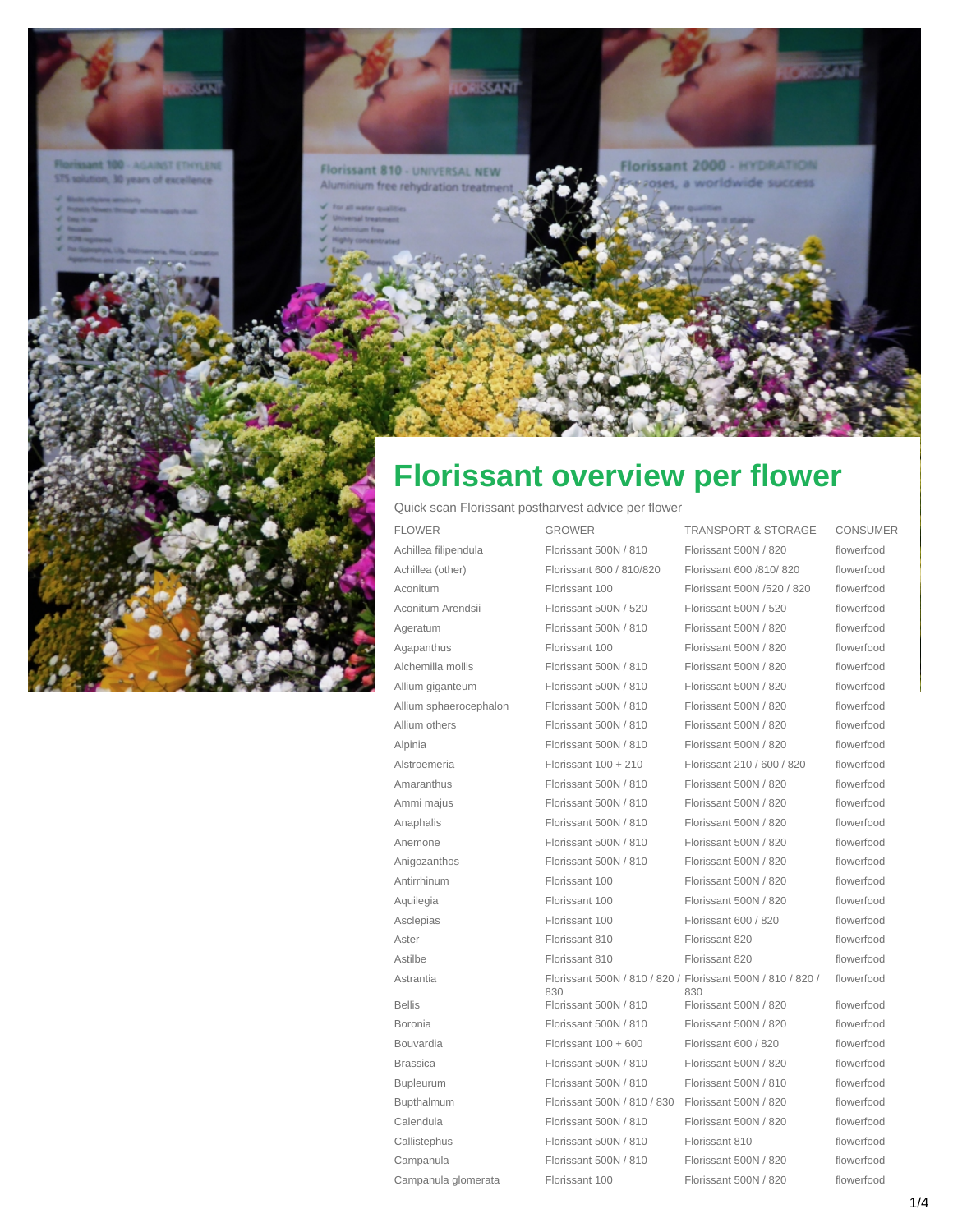| Carnation               | Florissant 100            | Florissant 820                                 | flowerfood |
|-------------------------|---------------------------|------------------------------------------------|------------|
| Carthamus               | Florissant 810 / 830      | Florissant 820                                 | flowerfood |
| Celosia                 | Florissant 500N / 810     | Florissant 500N / 820                          | flowerfood |
| Celosia Crisata         | Florissant 500N / 810     | Florissant 830                                 | flowerfood |
| Centaurea               | Florissant 500N / 810     | Florissant 500N / 820                          | flowerfood |
| Centranthus             | Florissant 500N / 810     | Florissant 500N / 820                          | flowerfood |
| Chamelaucium (Wax)      | Florissant 100            | Florissant 600 / 820                           | flowerfood |
| Chelone                 | Florissant 500N / 810     | Florissant 500N / 820                          | flowerfood |
| Cheiranthus             | Florissant 500N / 810     | Florissant 500N / 820                          | flowerfood |
|                         |                           |                                                | flowerfood |
| Chrysanthemum coccineum | Florissant 500N / 810     | Florissant 500N / 810<br>Florissant 500N / 820 | flowerfood |
| Chrysanthemum           | Florissant 810            |                                                |            |
| Cirsium                 | Florissant 500N / 810     | Florissant 500N / 820                          | flowerfood |
| Cosmea                  | Florissant 500N / 810     | Florissant 500N / 820                          | flowerfood |
| Cotinus                 | Florissant 810            | Florissant 810 / 820                           | flowerfood |
| Craspedia               | Florissant 500N / 810     | Florissant 500N / 820                          | flowerfood |
| Crocosmia               | Florissant 100/500N / 810 | Florissant 500N / 820                          | flowerfood |
| Cymbidium               | Florissant 830            | Florissant 830                                 | flowerfood |
| Cynara                  | Florissant 500N / 810     | Florissant 500N / 820                          | flowerfood |
| Dahlia                  | Florissant 500N / 810     | Florissant 500N / 820                          | flowerfood |
| Delphinium              | Florissant 100            | Florissant 600 / 820                           | flowerfood |
| Dendrobium              | Florissant 100 + 820      | Florissant 820                                 | flowerfood |
| Dianthus barbatus       | Florissant 100            | Florissant 500N / 820                          | flowerfood |
| Dianthus                | Florissant 100            | Florissant 810 / 820                           | flowerfood |
| Dicentra                | Florissant 100            | Florissant 500N / 820                          | flowerfood |
| Digitalis               | Florissant 500N / 810     | Florissant 500N / 820                          | flowerfood |
| Doronicum               | Florissant 500N / 810     | Florissant 500N / 820                          | flowerfood |
| Echinops bannaticus     | Florissant 500N / 810     | Florissant 500N / 820                          | flowerfood |
| Echinops ritro          | Florissant 500N / 810     | Florissant 500N / 820                          | flowerfood |
| Eremurus Bungei         | Florissant 500N / 810     | Florissant 500N / 820                          | flowerfood |
| Eremurus others         | Florissant 500N / 810     | Florissant 500N / 820                          | flowerfood |
| Erica arborea           | Florissant 500N / 810     | Florissant 500N / 820                          | flowerfood |
| Erica others            | Florissant 500N / 810     | Florissant 500N / 820                          | flowerfood |
| Erigeron                | Florissant 500N / 810     | Florissant 500N / 820                          | flowerfood |
| Eryngium                | Florissant 500N / 810     | Florissant 500N / 820                          | flowerfood |
| Eucalyptus (flower)     | Florissant 500N / 810     | Florissant 500N / 820                          | flowerfood |
| Eupatorium purpureum    | Florissant 500N / 810     | Florissant 500N / 820                          | flowerfood |
| Eupatorium others       | Florissant 500N / 810     | Florissant 500N / 820                          | flowerfood |
| Euphorbia marginata     | Florissant 500N / 810     | Florissant 500N / 810                          | flowerfood |
| Euphorbia pulcherrima   | Florissant 500N / 810     | Florissant 500N / 820                          | flowerfood |
| Euphorbia others        | Florissant 500N / 810     | Florissant 500N / 820                          | flowerfood |
| Euphorbia fulgens       | Florissant $100 + 210$    | Florissant 500N / 820                          | flowerfood |
| Eustoma                 | Florissant 500N / 830     | Florissant 830                                 | flowerfood |
| Freesia                 | Florissant 100 / 820      | Florissant 500N / 820                          | flowerfood |
| Frittelaria             | Florissant 500N / 810     | Florissant 500N / 820                          | flowerfood |
| Gaillardia              | Florissant 500N / 810     | Florissant 500N / 820                          | flowerfood |
| Galanthus nivalis       | Florissant 500N / 810     | Florissant 500N / 820                          | flowerfood |
| Genista                 | Florissant 500N / 810     | Florissant 500N / 820                          | flowerfood |
| Gentiana                | Florissant 810            | Florissant 820                                 | flowerfood |
| Gerbera                 | Florissant 500N           | Florissant 500N                                | flowerfood |
|                         |                           |                                                |            |
| Godetia                 | Florissant 500N / 810     | Florissant 500N / 820                          | flowerfood |
| Gladiolusana            | Florissant 100            | Florissant 810                                 | flowerfood |
| Gomphrena               | Florissant 500N / 810     | Florissant 500N / 820                          | flowerfood |
| Grasses ornamental      | Florissant 500N / 810     | Florissant 500N / 810                          | flowerfood |
| Gypsophila              | Florissant 100 + 810      | Florissant 500N / 820                          | flowerfood |
| Helenium                | Florissant 500N / 810     | Florissant 500N / 820                          | flowerfood |
| <b>Helianthus</b>       | Florissant 500N / 810     | Florissant 500N / 820                          | flowerfood |
| Helichrysum             | Florissant 500N / 810     | Florissant 500N / 820                          | flowerfood |
| Heliconia               | Florissant 500N / 810     | Florissant 500N / 820                          | flowerfood |
| Heliopsis               | Florissant 500N / 810     | Florissant 500N / 820                          | flowerfood |
| Helipterum              | Florissant 500N / 810     | Florissant 500N / 820                          | flowerfood |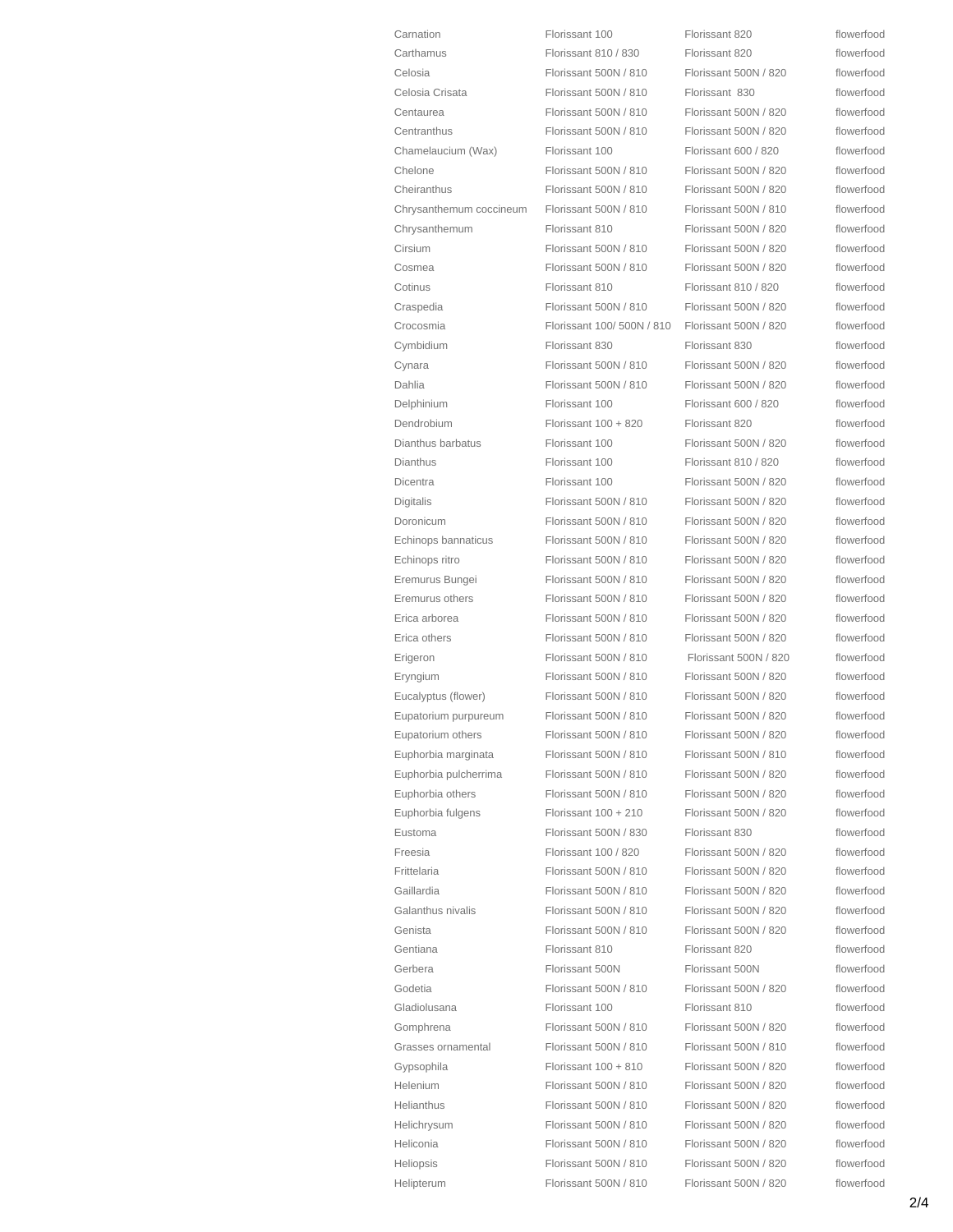| <b>Helleborus</b>        | Florissant 500N/810         | Florissant 500N/820         | flowerfood |
|--------------------------|-----------------------------|-----------------------------|------------|
| Hesperis matronalis      | Florissant 500N / 810       | Florissant 500N / 820       | flowerfood |
| Hydrangea                | Florissant 600 / 810        | Florissant 600 / 810        | flowerfood |
| Hypericum                | Florissant 810              | Florissant 600 / 820 / 830  | flowerfood |
| Iberis                   | Florissant 500N / 810       | Florissant 500N / 820       | flowerfood |
| <b>llex</b>              | Florissant 810              | Florissant 810              | flowerfood |
| Ixia                     | Florissant 100/500N / 810   | Florissant 500N / 820       | flowerfood |
| <b>Ixora</b>             | Florissant 500N / 810       | Florissant 500N / 820       | flowerfood |
| Kalanchoe                | Florissant 500N / 810       | Florissant 500N / 820       | flowerfood |
| Kniphofia                | Florissant 100/500N / 810   | Florissant 500N / 820       | flowerfood |
| Lathyrus                 | Florissant 100              | Florissant 500N / 820 / 830 | flowerfood |
| Lavatera                 | Florissant 100              | Florissant 500N / 820       | flowerfood |
| Lavendula angustifolia   | Florissant 500N / 810       | Florissant 500N / 820       | flowerfood |
| Lavendula leonurus       | Florissant 500N / 810       | Florissant 500N / 820       | flowerfood |
| Leather leaf             | Florissant 500N / 810       | Florissant 500N / 810       | flowerfood |
| Leonotis leonurus        | Florissant 500N / 810       | Florissant 500N / 820       | flowerfood |
| Leontopodium             | Florissant 500N / 810       | Florissant 500N / 820       | flowerfood |
| Leucanthemum vulgare     | Florissant 500N / 810       | Florissant 500N / 820       | flowerfood |
| Liatris                  | Florissant 500N / 810       | Florissant 500N / 820       | flowerfood |
| Lilium                   | Florissant 210              | Florissant 500N / 820       | flowerfood |
| Limonium latifolium      | Florissant 100              | Florissant 600 / 820        | flowerfood |
| Lisianthus               | Florissant 830              | Florissant 830              | flowerfood |
| Lobelia fulgens          | Florissant 500N / 810       | Florissant 500N / 820       | flowerfood |
| Lonas                    | Florissant 500N / 810       | Florissant 500N / 820       | flowerfood |
| Lupinus                  | Florissant 500N / 810       | Florissant 500N / 820       | flowerfood |
| Lychnis                  | Florissant 500N / 810       | Florissant 500N / 820       | flowerfood |
| Lysimachia               | Florissant 500N / 810 / 830 | Florissant 500N / 820       | flowerfood |
| Malope                   | Florissant 500N / 810       | Florissant 500N / 820       | flowerfood |
| Malva                    | Florissant 500N / 810       | Florissant 500N / 820       | flowerfood |
| Matthiola                | Florissant 500N / 810       | Florissant 500N / 820       | flowerfood |
| Mentha                   | Florissant 500N / 810       | Florissant 500N / 820       | flowerfood |
| Myrtus communis (flower) | Florissant 500N / 810       | Florissant 500N / 820       | flowerfood |
| Molucella                | Florissant 500N / 810       | Florissant 500N / 810       | flowerfood |
| Mombretia                | Florissant 500N / 810       | Florissant 500N / 820       | flowerfood |
| Monarda                  | Florissant 500N / 810       | Florissant 500N / 820       | flowerfood |
| Myosotis                 | Florissant 500N / 810       | Florissant 500N / 820       | flowerfood |
| Nicotania                | Florissant 500N / 810       | Florissant 500N / 820       | flowerfood |
| Nigella                  | Florissant 500N / 810       | Florissant 500N / 820       | flowerfood |
| Oenthera                 | Florissant 500N / 810       | Florissant 500N / 820       | flowerfood |
| Oncidium                 | Florissant 100              | Florissant 500N/820         | flowerfood |
| Origanum                 | Florissant 500N             | Florissant 500N / 820       | flowerfood |
| Orchids                  | Florissant 100 + 820        | Florissant 820              | flowerfood |
| Ornitogalum              | Florissant 500N / 810       | Florissant 500N / 820       | flowerfood |
| Paeonia                  | Florissant 500N / 810 / 820 | Florissant 500N / 820 / 830 | flowerfood |
| Papaver                  | Florissant 500N / 810       | Florissant 500N / 820       | flowerfood |
| Pahiopedium              | Florissant 100              | Florissant 500N / 520/820   | flowerfood |
| Penstemon                | Florissant 500N / 810       | Florissant 500N / 820       | flowerfood |
| Phlox                    | Florissant 100              | Florissant 500N / 820       | flowerfood |
| Physostegia              | Florissant 100              | Florissant 500N / 820       | flowerfood |
| Platycodon               | Florissant 500N / 810       | Florissant 500N / 820       | flowerfood |
| Polyantes tuberosa       | Florissant 500N / 810       | Florissant 500N / 820       | flowerfood |
| Protea                   | Florissant 830              | Florissant 830              | flowerfood |
| Ranunculus               | Florissant 500N / 810       | Florissant 500N / 820       | flowerfood |
| Reseda                   | Florissant 500N / 810       | Florissant 500N / 820       | flowerfood |
| Rosa                     | Florissant 600 / 810 / 820  | Florissant 600 / 820        | flowerfood |
| Rudbeckia                | Florissant 500N / 810       | Florissant 500N / 820       | flowerfood |
| Ruscus                   | Florissant 500N / 810       | Florissant 500N / 820       | flowerfood |
| Salvia                   | Florissant 500N / 810       | Florissant 500N / 820       | flowerfood |
| Sandersonia              | Florissant 500N / 810       | Florissant 500N / 820       | flowerfood |
| Sanguisorba              | Florissant 810              | Florissant 830              | flowerfood |